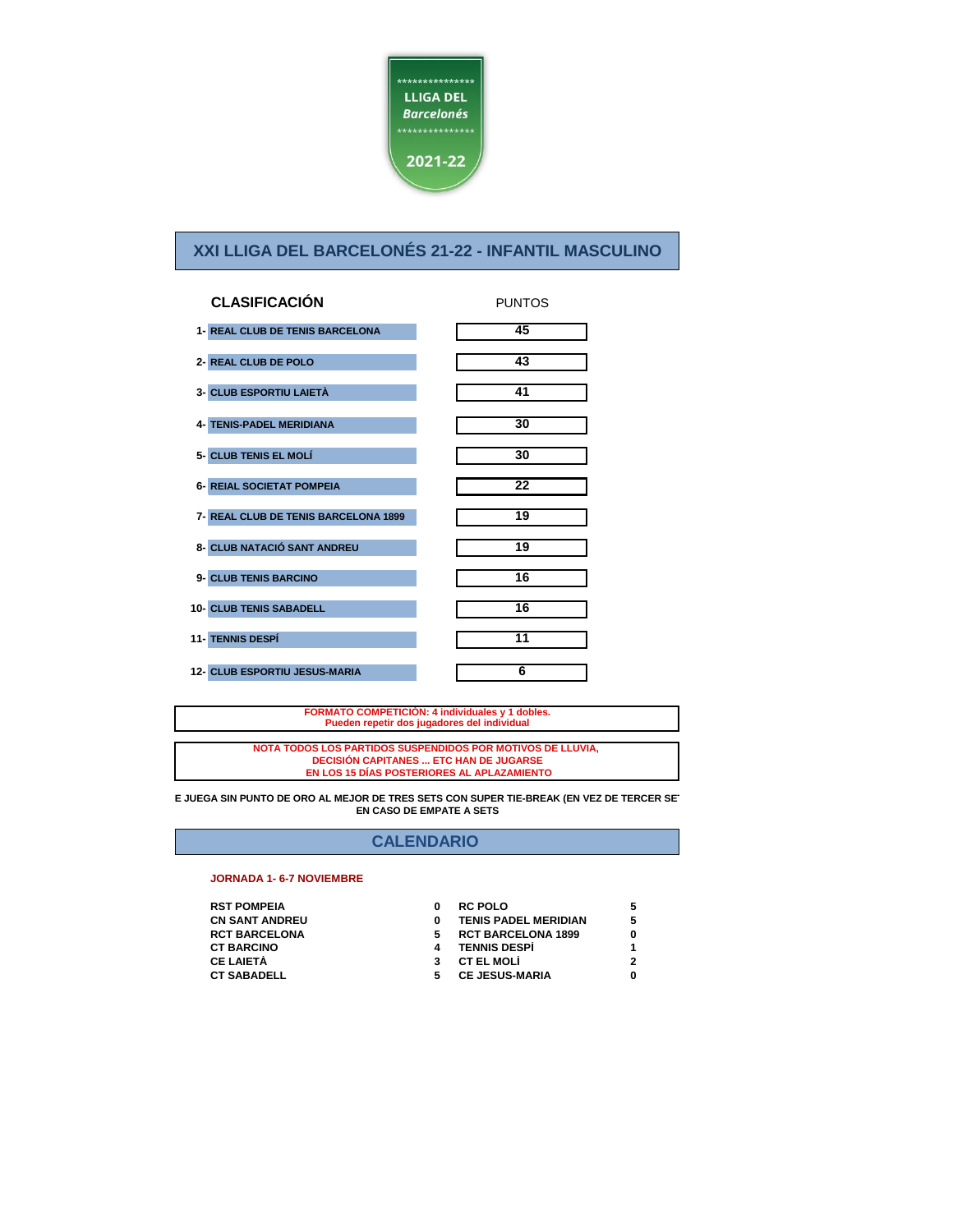

## **JORNADA 2- 20-21 NOVIEMBRE**

| <b>CE LAIETÀ</b>      | <b>TENIS PADEL MERIDIAN</b> |   |
|-----------------------|-----------------------------|---|
| <b>RST POMPEIA</b>    | <b>RCT BARCELONA</b>        |   |
| <b>CN SANT ANDREU</b> | <b>CT BARCINO</b>           |   |
| <b>CT EL MOLÍ</b>     | <b>RCT BARCELONA 1899</b>   | 3 |
| <b>TENNIS DESPÍ</b>   | <b>CE JESUS-MARIA</b>       |   |
| <b>CT SABADELL</b>    | <b>RC POLO</b>              |   |

#### **JORNADA 3- 15-16 ENERO**

| TENIS PADEL MERIDIANA | <b>RST POMPEIA</b>        | 2 |
|-----------------------|---------------------------|---|
| RCT BARCELONA         | <b>RC POLO</b>            | 0 |
| <b>CT BARCINO</b>     | <b>RCT BARCELONA 1899</b> | 4 |
| CE LAIETÀ             | <b>TENNIS DESPÍ</b>       |   |
| CT EL MOLÍ            | <b>CE JESUS-MARIA</b>     | 0 |
| CT SABADELL           | <b>CN SANT ANDREU</b>     | 5 |
|                       |                           |   |

#### **JORNADA 4- 29-30 DE ENERO**

| <b>RST POMPEIA</b>        | <b>CE LAIETÀ</b>            | з |
|---------------------------|-----------------------------|---|
| <b>RC POLO</b>            | <b>TENIS PADEL MERIDIAN</b> | 0 |
| <b>CN SANT ANDREU</b>     | <b>RCT BARCELONA</b>        | 4 |
| <b>TENNIS DESPÍ</b>       | <b>CT EL MOLÍ</b>           | 4 |
| <b>CT BARCINO</b>         | <b>CE JESUS-MARIA</b>       |   |
| <b>RCT BARCELONA 1899</b> | <b>CT SABADELL</b>          | 4 |

#### **JORNADA 5- 12-13 DE FEBRERO**

| <b>RCT BARCELONA 1899</b>    | <b>CN SANT ANDREU</b> | 2 |
|------------------------------|-----------------------|---|
| <b>RST POMPEIA</b>           | <b>TENNIS DESPÍ</b>   | 1 |
| <b>TENIS PADEL MERIDIANA</b> | <b>CT EL MOLÍ</b>     | 2 |
| <b>RCT BARCELONA</b>         | <b>CT BARCINO</b>     | 2 |
| <b>RC POLO</b>               | <b>CE JESUS-MARIA</b> | 0 |
| <b>CE LAIETÀ</b>             | <b>CT SABADELL</b>    |   |

### **JORNADA 6- 26-27 DE FEBRERO**

| <b>RC POLO</b>        | <b>CE LAIETÀ</b>          | 1               |
|-----------------------|---------------------------|-----------------|
| CN SANT ANDREU        | <b>RST POMPEIA</b>        | 4               |
| TENIS PADEL MERIDIANA | <b>RCT BARCELONA 1899</b> | 2               |
| CT EL MOLÍ            | <b>CT BARCINO</b>         | 2               |
| RCT BARCELONA         | <b>CE JESUS-MARIA</b>     | 0               |
| CT SABADELL           | <b>TENNIS DESPÍ</b>       | <b>APLAZADO</b> |

### **JORNADA 7- 12-13 DE MARZO**

| <b>RC POLO</b>               | <b>CN SANT ANDREU</b>     | 0            |
|------------------------------|---------------------------|--------------|
| <b>RST POMPEIA</b>           | <b>RCT BARCELONA 1899</b> | $\mathbf{2}$ |
| <b>TENNIS DESPÍ</b>          | <b>RCT BARCELONA</b>      | 5.           |
| <b>CE LAIETÀ</b>             | <b>CT BARCINO</b>         | 0            |
| <b>TENIS PADEL MERIDIANA</b> | <b>CE JESUS-MARIA</b>     |              |
| <b>CT EL MOLÍ</b>            | <b>CT SABADELL</b>        | 0            |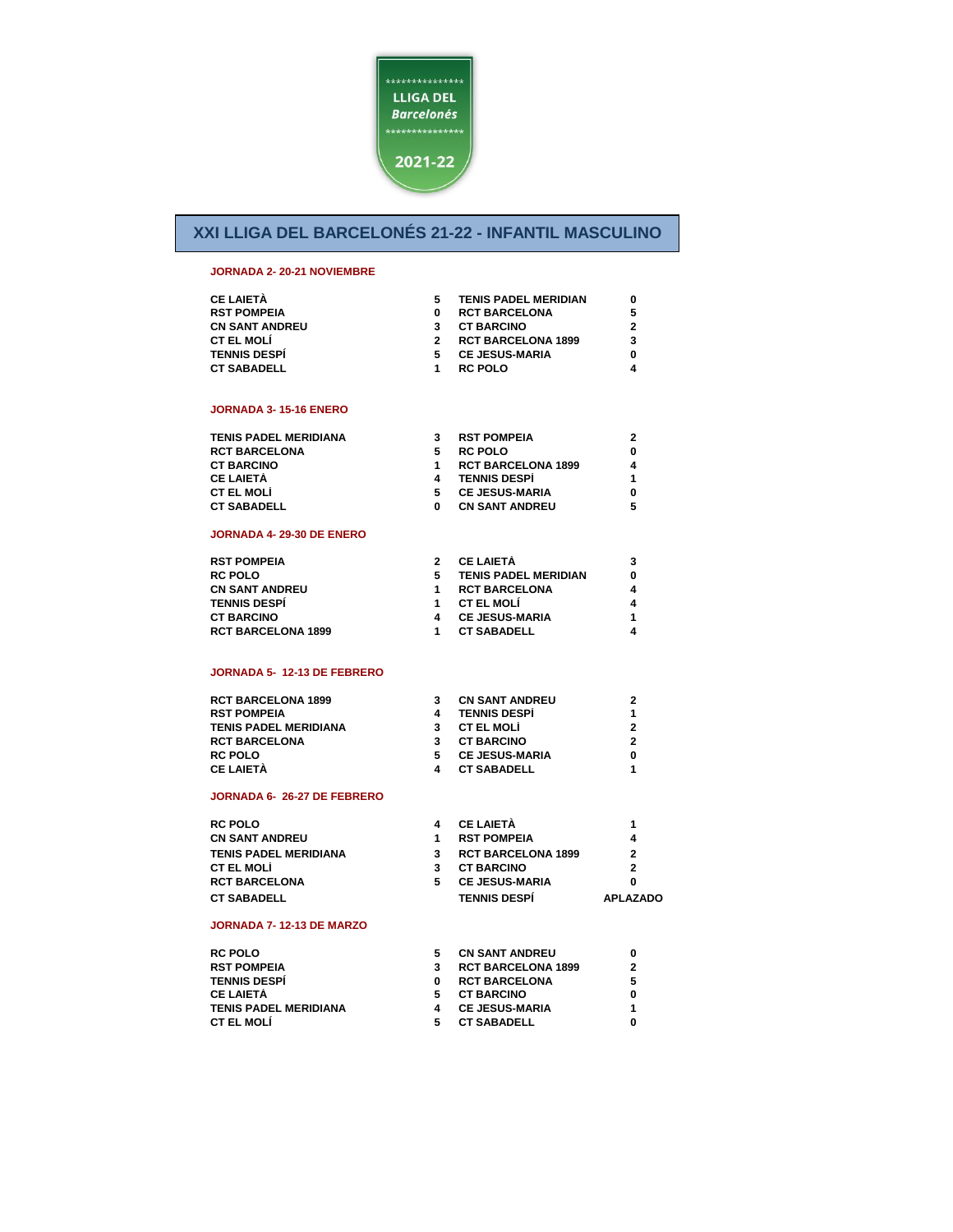

#### **JORNADA 8- 26-27 MARZO**

| <b>CE LAIETÀ</b>             | 1              | <b>CN SANT ANDREU</b>       | 4               |
|------------------------------|----------------|-----------------------------|-----------------|
| <b>RC POLO</b>               | 1              | <b>RCT BARCELONA 1899</b>   | 4               |
| <b>TENIS PADEL MERIDIANA</b> | $3^{\circ}$    | <b>TENNIS DESPÍ</b>         | $\overline{2}$  |
| <b>CT EL MOLÍ</b>            | $\mathbf{0}$   | <b>RCT BARCELONA</b>        | 5               |
| <b>RST POMPEIA</b>           |                | 3 CE JESUS-MARIA            | $\overline{2}$  |
| <b>CT SABADELL</b>           | 3              | <b>CT BARCINO</b>           | $\overline{2}$  |
| <b>JORNADA 9-23-24 ABRIL</b> |                |                             |                 |
| <b>TENIS PADEL MERIDIANA</b> |                | <b>RCT BARCELONA</b>        | <b>APLAZADO</b> |
| <b>RC POLO</b>               | 5              | <b>CT BARCINO</b>           | 0               |
| <b>CN SANT ANDREU</b>        | $3^{\circ}$    | <b>CT EL MOLÍ</b>           | $\overline{2}$  |
| <b>TENNIS DESPÍ</b>          |                | RCT BARCELONA 1899 APLAZADO |                 |
| <b>CE LAIETÀ</b>             | 5              | <b>CE JESUS-MARIA</b>       | 0               |
| <b>RST POMPEIA</b>           | $\mathbf{3}$   | <b>CT SABADELL</b>          | $\overline{2}$  |
| JORNADA 10-30 ABRIL-1 MAYO   |                |                             |                 |
| <b>CE LAIETÀ</b>             | 5.             | <b>RCT BARCELONA 1899</b>   | 0               |
| <b>RC POLO</b>               | 5              | <b>TENNIS DESPÍ</b>         | 0               |
| <b>CT EL MOLÍ</b>            |                | 4 RST POMPEIA               | 1               |
| <b>CT BARCINO</b>            | $1 \quad$      | <b>TENIS PADEL MERIDIAN</b> | 4               |
| <b>CN SANT ANDREU</b>        |                | 3 CE JESUS-MARIA            | $\overline{2}$  |
| <b>CT SABADELL</b>           | $\Omega$       | <b>RCT BARCELONA</b>        | 5               |
| <b>JORNADA 11-7-8 MAYO</b>   |                |                             |                 |
| <b>TENNIS DESPI</b>          |                | <b>CN SANT ANDREU</b>       |                 |
| <b>RC POLO</b>               | 4              | <b>CT EL MOLÍ</b>           | 1               |
| <b>RST POMPEIA</b>           |                | <b>CT BARCINO</b>           |                 |
| <b>CE LAIETÀ</b>             | $\overline{2}$ | <b>RCT BARCELONA</b>        | 3               |

## **RCT BARCELONA 1899**  $TENIS PADEL MERIDIANA$

**JORNADA 12- 21-22 MAYO** 

**SEMIFINALES**

|   | <b>CN SANT ANDREU</b> |                 |
|---|-----------------------|-----------------|
|   | <b>CT EL MOLÍ</b>     | 1               |
|   | <b>CT BARCINO</b>     |                 |
| 2 | <b>RCT BARCELONA</b>  | з               |
|   | <b>CE JESUS-MARIA</b> | <b>APLAZADO</b> |
| 5 | <b>CT SABADELL</b>    |                 |
|   |                       |                 |

**FORMATO COMPETICIÓN EN FASE FINAL: 4 individuales y 1 dobles pudiendo repetir dos jugadores del individual.**

**ABAJO**

**ARRIBA**